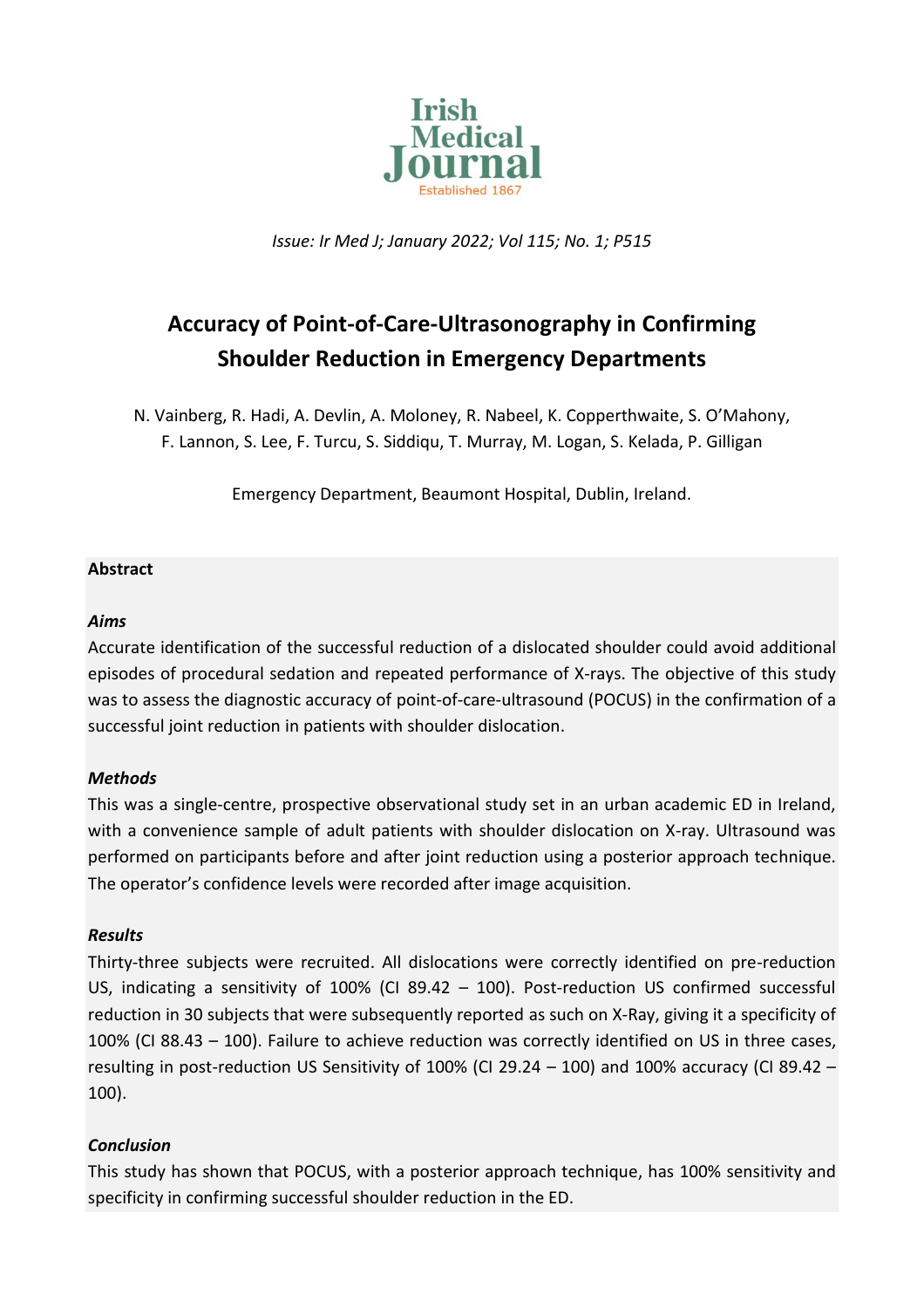#### **Introduction**

Shoulder dislocation is the most common joint dislocation presenting to the Emergency Departments (ED) worldwide<sup>1, 2</sup>. It affects approximately 2% of the population and has an incidence rate of 15 to 40 per 100,000 person-years<sup>1, 3, 4</sup>. The increasing utilization of point-ofcare-ultrasound (POCUS) has prompted emergency physicians to consider the use of ultrasound in the management of shoulder dislocations. Multiple studies have demonstrated that ultrasonography (US) is highly sensitive and specific in diagnosing shoulder dislocation<sup>5</sup>. POCUS offers the ability to confirm joint position immediately after reduction<sup>6-8</sup>. Previous studies have shown that confidence in image acquisition and diagnosis can be achieved with basic training even in novice operators<sup>7, 9</sup>.

The objective of this study was to assess the diagnostic accuracy of POCUS in the confirmation of successful joint reduction compared to standard radiography in patients presenting to the ED.

Patients with a dislocated shoulder typically present in pain and have significant decrease in the range of motion (ROM) of the affected limb. If the shoulder is dislocated anteriorly, the arm is usually held in abduction and external rotation, with a step-off deformity and a palpable gap below the acromion. The humeral head can often be felt antero-inferiorly to the glenoid. Posterior dislocations can be more subtle, with patients holding their arm in internal rotation and adduction. Often the reduction of a dislocated shoulder is clinically apparent by a 'clunk' or return of normal glenoid contour, accompanied by restoration of a normal ROM. When it is not, the patient may require further procedural sedation to facilitate another reduction attempt if the xray post reduction reveals persistence of the dislocation. Whilst generally safe and effective, procedural sedation in the ED is associated with prolongation of patient stays and the potential for side effects, particularly when administered in higher, repetitive doses<sup>10-12</sup>. It was hoped that this study would examine the clinical reliability of point of care ultrasound coupled with clinical correlation in confirming successful joint reduction immediately after the procedure thus avoiding the requirement for a second round of procedural sedation. Repeat x-ray should be used to further confirm successful reduction when the patient is alert and it is safe to do so. Operator confidence in the interpretation of the acquired images was also assessed in this study.

#### **Methods**

This was a single-centre, prospective study set in an urban academic ED in Ireland, with an estimated annual census of 52,000 patients. A convenience sample of patients was recruited between April 2018 and June 2020. The institutional ethics committee approved the study.

All ED patients over 16 years of age with shoulder dislocation on X-ray and who were capable of giving consent were eligible for inclusion. Patients with concurrent humeral fracture, unstable injury or a medical condition, which posed a significant risk to the patient at the time of attendance, were excluded.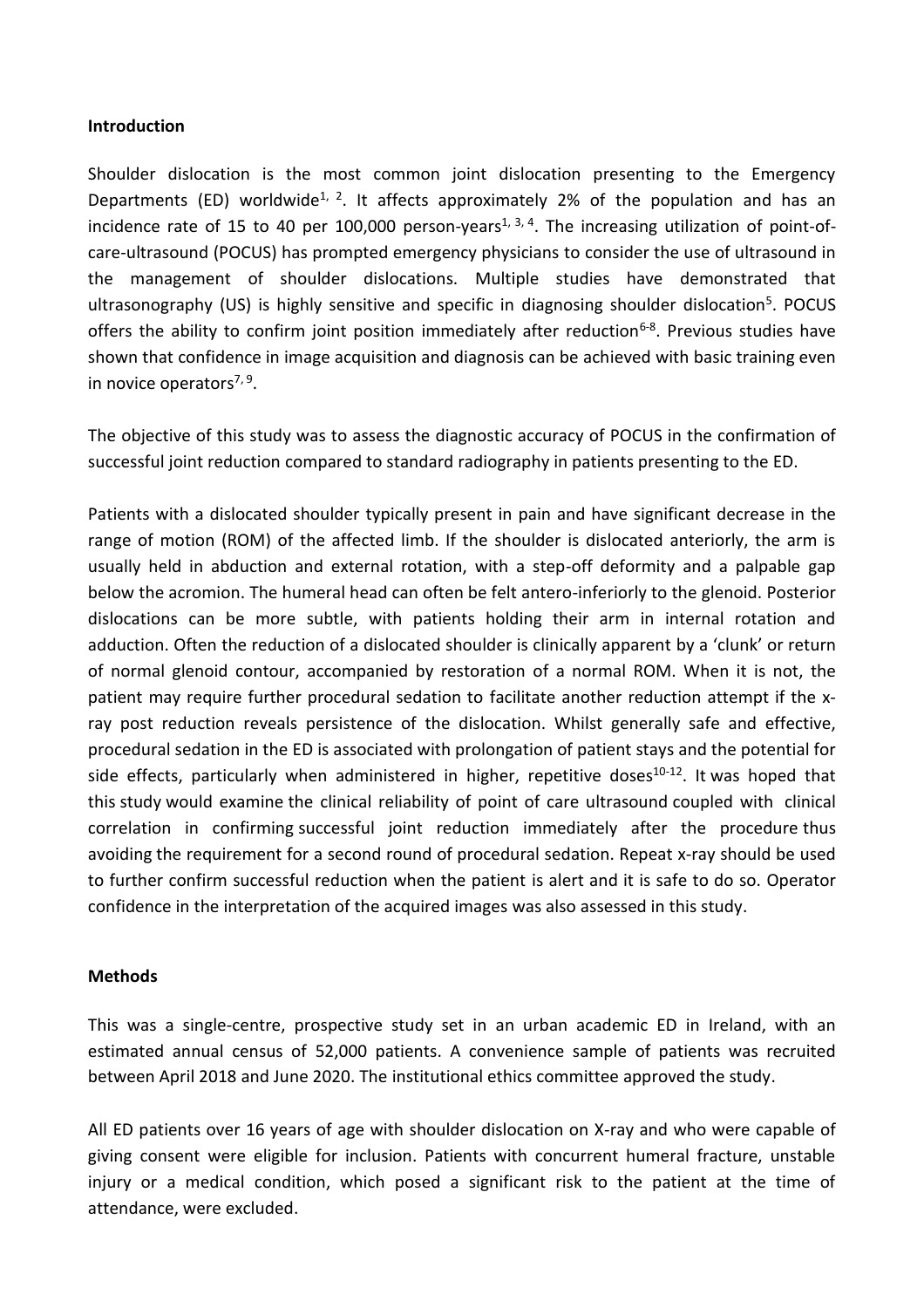Recruitment was performed if one of the six study investigators were on duty when eligible patients presented to the ED.

Shoulder dislocation was confirmed on standard shoulder X-Ray views taken in the ED radiography suite. Participants were then enrolled into the study, and pre-reduction ultrasound (US) was performed by the investigator. The patient then underwent a reduction procedure, after which a post-reduction US was performed. The investigator recorded their findings and their confidence in them prior to the second X-ray being obtained to confirm joint position. The level of confidence in correct image acquisition and interpretation was recorded by the operator as 'very confident', 'confident', 'not confident' or 'uncertain'.

The six study investigators received relevant reading materials and a focused 30-minute teaching session provided by the department of radiology. None of the investigators had previously used POCUS in the diagnosis of shoulder dislocation. Half of the investigators had a basic knowledge of US techniques at the beginning of the study, equivalent to the level 1 curriculum in the UK and Ireland, whilst the other half were experienced operators with years of experience in ED ultrasound.

A posterior approach with a linear transducer on the Mindray TE7 Ultrasound System was used as a standard imaging technique during the study. To obtain the view of the glenohumeral joint, the transducer was placed over the posterior region of the shoulder parallel to the scapular spine {fig.1}. It was then moved laterally, until a view of the glenoid and humeral head was obtained. The scapular spine and circular cortex of the humeral head served as landmarks during image acquisition. In a normal joint, the humeral head appears in-line with the glenoid, with both structures equidistant from the probe on the image (fig. 2). In an anterior dislocation the humeral head lies anterior relative to the glenoid i.e. further away from the probe (fig. 2). If the shoulder is dislocated posteriorly, the humeral head should be seen posterior to the glenoid and closer to the transducer. A traumatic haematoma can occasionally be present, seen as a dark area separating the glenoid and humeral head (fig. 2).

The primary outcome measure of interest was the diagnostic accuracy of POCUS in confirming glenohumeral realignment on post-reduction scans.

The secondary outcome was operator confidence in the interpretation of the US images obtained at the bedside.

The diagnostic accuracy was calculated as sensitivity and specificity by comparing POCUS findings to standard radiography. MedCalc online statistical software was used for analysis. Frequencies are presented as percentages with 95% Confidence Intervals (CI) and continuous variables as medians with interquartile ranges (IQR).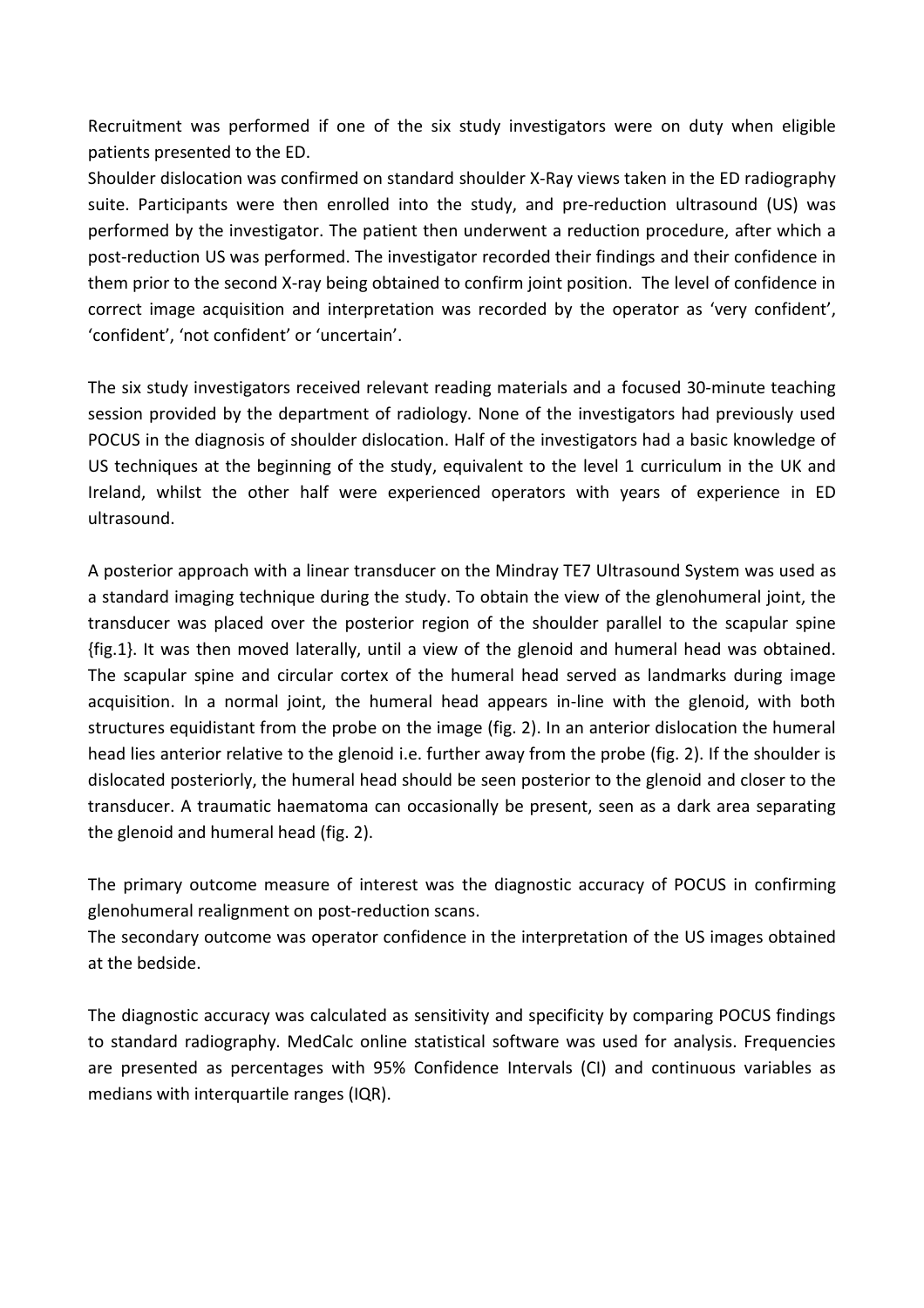#### **Results**

# *Patients*

Thirty-three subjects were recruited to the study, resulting in sixty-six (33 pre reduction and 33 post reduction) POCUS scans. The median age was 41 year (IQR 24 to 73) with a male to female ratio of 1.2 (18/15). Out of 33 patients, 31 had an anterior dislocation and 2 had a posterior dislocation.

# *Diagnostic Accuracy of Pocus*

All dislocations were confirmed on pre-reduction US, indicating a sensitivity of 100% (CI 89.42 – 100) in pre-reduction US. Post-reduction US detected that 3 patients had persistent anterior dislocation after a reduction attempt, which was confirmed by a post-reduction XR in each case, resulting in 3 true positive scans and a Sensitivity of 100% in recognition of failed reduction (CI 29.24 – 100). Post-reduction US demonstrated a normal glenohumeral alignment, indicating a successful reduction in the remaining 30 subjects that was subsequently confirmed as such on Xray, producing a specificity of 100% (CI 88.43 – 100) and an accuracy of 100% (CI 89.42 – 100). Imaging results are shown in *Table 1*.

# *Operators Confidence*

Experienced POCUS operators performed scans in 60% (n=20) of patients. Operators rated themselves as 'confident' or 'very confident' in 84% (n=21) of pre-reduction and 96% (n=24) of post-reduction scans. In 16% (n=4) of pre-reduction scans operators were 'uncertain' in their findings, and a single 'not confident' rating was given to a post-reduction scan.

*Table 1: Summary of the diagnostic findings from standard radiography and POCUS in the study subjects. A total number of patients with corresponding diagnosis is shown for each imaging modality performed before and after the reduction attempt.*

| US findings, n (%)     | Pre-reduction scan  | Post-reduction scan  |
|------------------------|---------------------|----------------------|
| Anterior dislocation   | 31 (94%)            | 3(9%)                |
| Posterior dislocation  | 2(6%)               | 0                    |
| Normal joint alignment | 0                   | 30 (91%)             |
| Total                  | 33                  | 33                   |
| XR diagnosis, n (%)    | Pre-reduction image | Post-reduction image |
| Anterior dislocation   | 31 (94%)            | 3(9%)                |
| Posterior dislocation  | 2(6%)               | 0                    |
| Normal joint alignment | 0                   | 30 (91%)             |
| Total                  | 33                  | 33                   |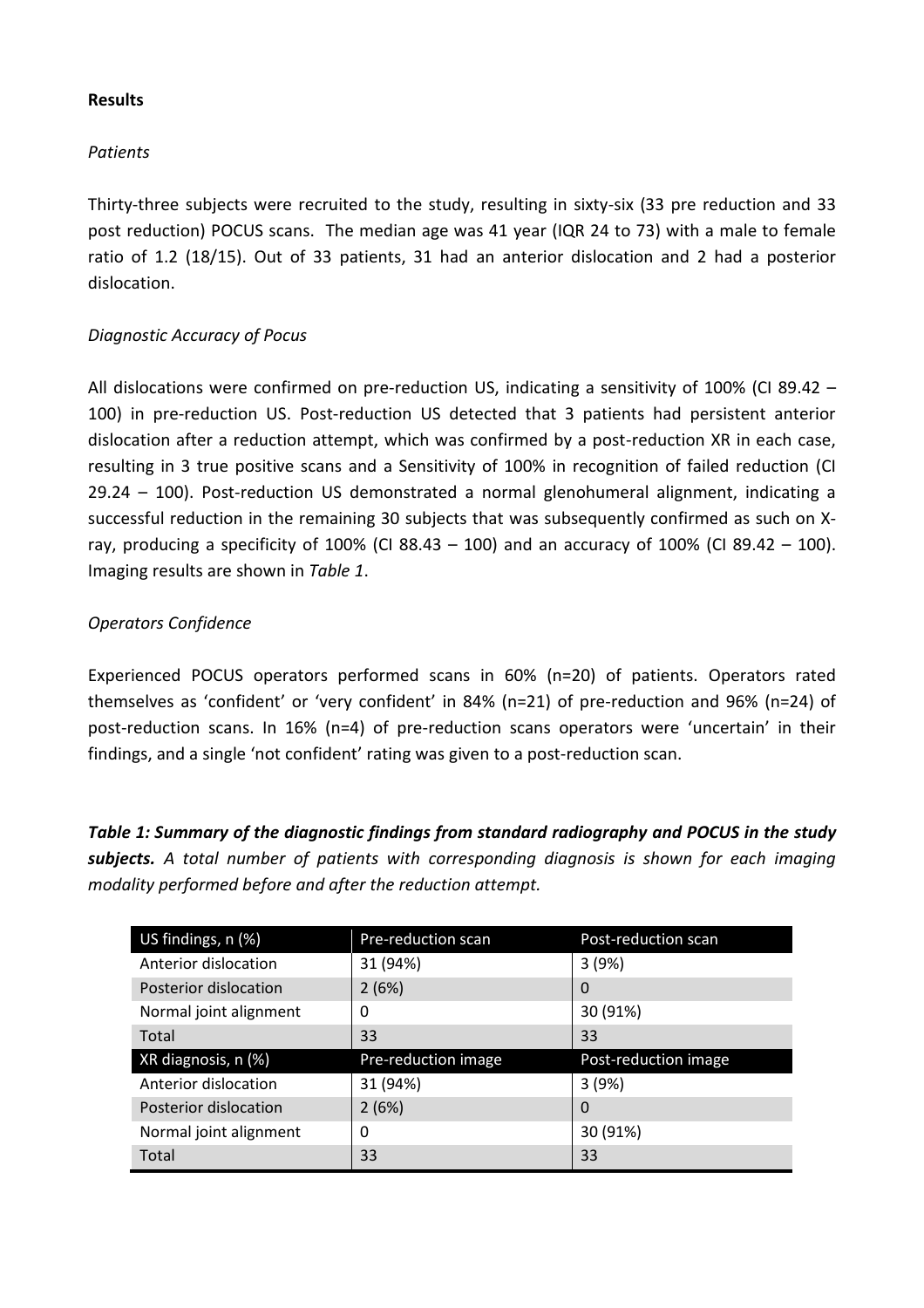*Figure 1. Posterior US approach: Transducer probe is placed along the edge of the scapular spine, and moved laterally to obtain the view of the glenoid and humeral head.* 



*Figure 2. Glenohumeral joint on US: Image on the left demonstrates a normal joint: humeral head (A) articulates with the glenoid (B), both structures equidistant from the probe (top). Image on the right shows an anterior glenohumeral dislocation, where the humeral head is displaced away from the probe, and a hypoechoic dark area consistent with haematoma (arrows) is seen next to the glenoid (B).* 



#### **Discussion**

Shoulder dislocation is a common condition that is managed by emergency physicians in Ireland and across the globe. The management depends on plain radiography for confirmation of the initial diagnosis of this condition and for confirmation of the successful treatment, after the reduction is performed. Increasing availability of POCUS technology creates an additional modality to confirm the success of the reduction in those patients where there is clinical concern as to whether or not joint reduction was achieved.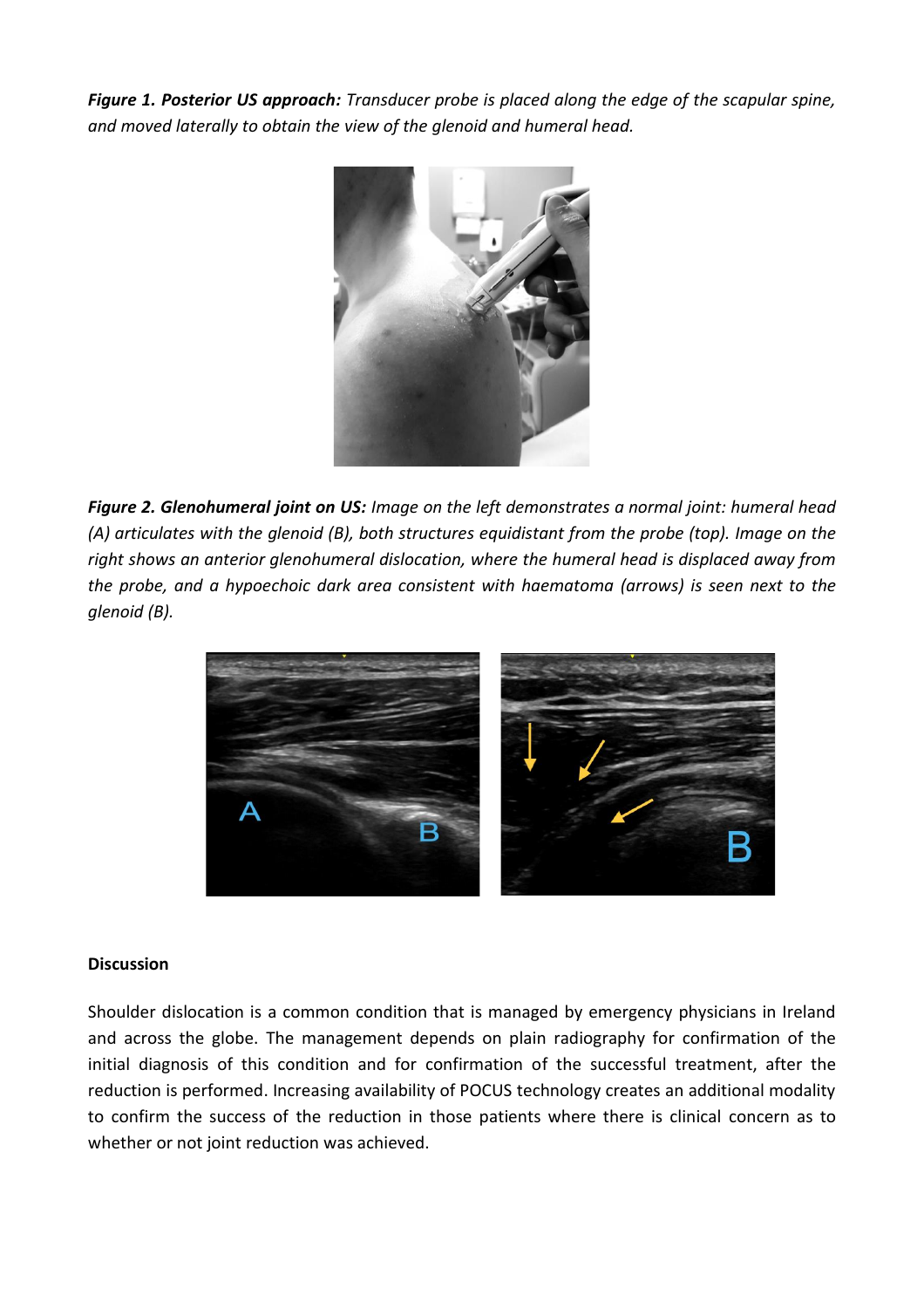This study has shown that POCUS with a posterior approach technique has 100% sensitivity and specificity in detecting shoulder dislocation and in confirming successful joint reduction when compared to the gold standard of plain film radiography. These findings are in-line with the most recent American studies to assess the same technique, which also reported sensitivity and specificity of POCUS of 100% for identifying shoulder dislocations in ED<sup>7, 9, 13</sup>. A study from Iran on this topic has shown that the sensitivity of US in diagnosing shoulder dislocation was 100% with a specificity of 98.7% in confirming successful reduction<sup>14</sup>. All studies assessed the accuracy of US on post-reduction scans. Studies in other countries recruited larger numbers of patients in the ED setting and with different socio-demographic characteristics, but their results are similar to the results from this study, which adds to the applicability of the presented findings. Two recent systematic reviews on the topic have also concluded that the sensitivity and specificity of POCUS in this context is  $100\%^{5, 15}$ .

The confidence levels reported by our US performers were high overall, with 84% confident in their diagnosis on initial scan and 96% on post reduction images. The only 'not-confident' rating was given for a patient noted to have a high BMI, which can make the clinical appreciation of reduction more challenging and is known to increase the difficuily in interpreting soft tissue ultrasound <sup>16</sup>. Importantly, all 3 unsuccessful joint reductions were identified on US after the initial attempted reduction procedure. Although an increase in confidence levels can be related to a lack of blinding of the US operator to the reduction procedure, it also adds reliability to a core advantage of POCUS over x-ray i.e the ability to confirm the success of reduction at the patient's bedside, and in turn, to allow for another reduction attempt, if required. Four 'uncertain' ratings were reported by operators, with 3 of these related to performer experience (given by US operators with basic experience in the past) and the fourth was related to patient factors (high BMI). The only other study to assess sonographer confidence was by Secko et al, reporting a confidence levels of 9.1 and 9.4 on a 10 point scale for non-dislocated and dislocated cases respectively.

Potential limitations of this study include that we enrolled a convenience sample of patients, with recruitment possible only when one of the investigators was present on site. This has likely resulted in eligible patients not being recruited due to the lack of investigator availability. Only two patients with posterior dislocations were recruited, and while this number is higher than that reported in other studies, we couldn't draw specific conclusions on the accuracy of POCUS for posterior dislocation reduction. Subjects in this study were recruited based on the identification of shoulder dislocation on the initial x-ray. The US scan was then performed, and was repeated immediately after reduction. The investigator was not directly involved in the patient's care, but there was a lack of blinding to the initial diagnosis and the treatment process and this potentially could have introduced a degree of confirmation bias to the investigators. Another limitation is that recording of confidence levels was introduced early in the study, and while it was recorded for the majority of recruited patients, overall numbers do not allow us to correlate it reliably to the level of sonographer experience or type of dislocation.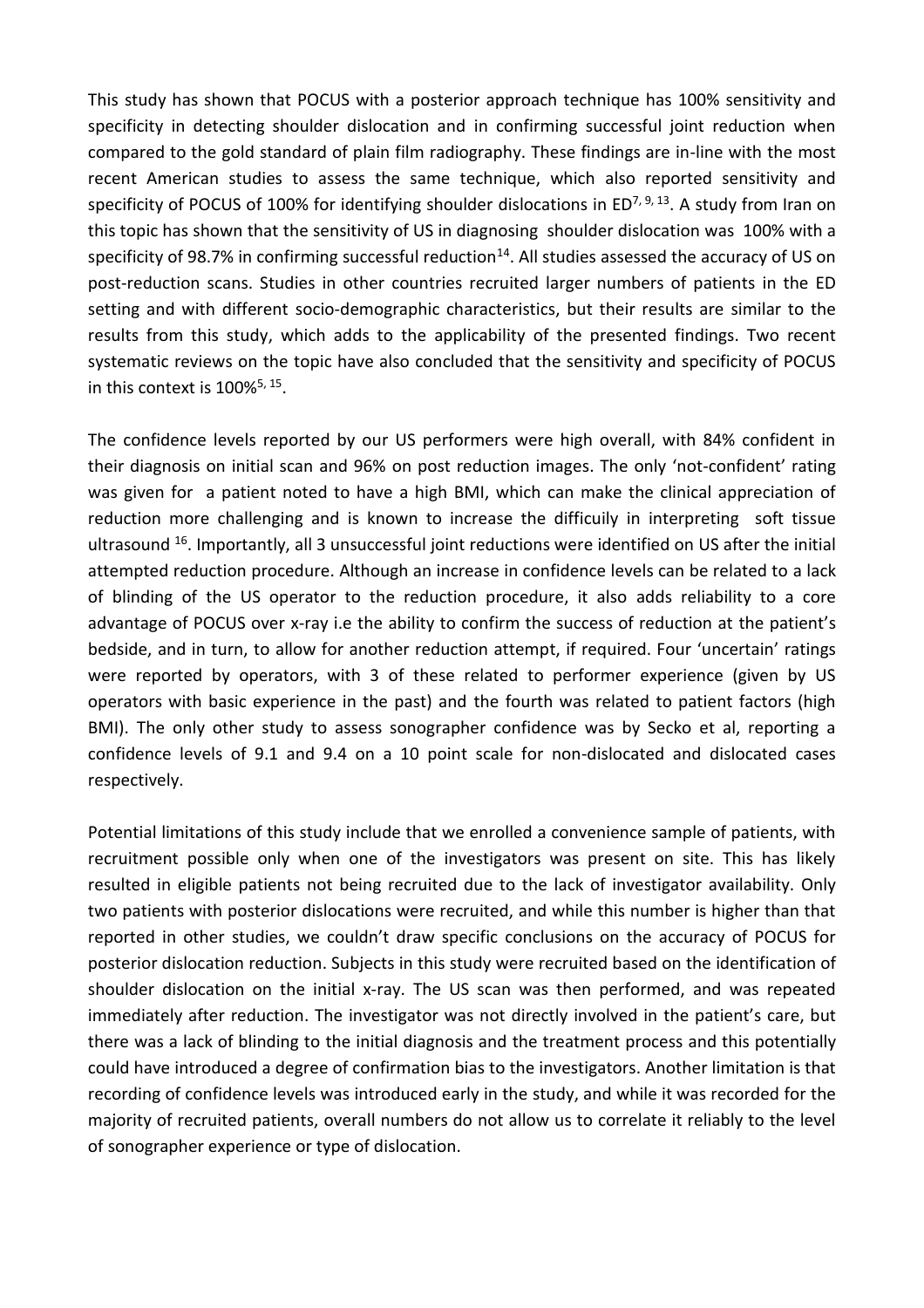In conclusion, the authors would always advise pre and post reduction shoulder x-rays for patients with dislocated shoulders, however this study demonstrates that the addition of point of care ultrasound can help to guide appropriate management. Point-of-care ultrasonography is an accurate and reliable method of diagnosing shoulder dislocations in the emergency department, with the additional advantage of confirming the success of the reduction procedure whilst the patient is still under the effects of procedural sedation thus allowing further attempts at reduction if necessary. POCUS is associated with a high degree of confidence in confirming shoulder joint reduction among emergency physicians performing the scan.

#### **Acknowledgements:**

We would like to thank the RCSI for the student involvement in this research and the staff of Beaumont Hospital Emergency Department for their kind assistance.

#### **Declaration of Conflicts of Interest:**

The authors have no conflicts of interest to declare.

# **Corresponding Author:**

Nikita Vainberg, Emergency Department, Beaumont Hospital, Dublin, Ireland. E-Mail[: nikitasvainberg@rcsi.com](mailto:nikitasvainberg@rcsi.com) 

# **References:**

- 1. Dowson P. Shoulder Reduction Bench Project: improving care for patients with shoulder dislocations *BMJ Open Quality* 2019;8:e000366. doi: 10.1136/bmjoq-2018-000366.
- 2. Kavaja L, Lähdeoja T, Malmivaara A, Paavola M. Treatment after traumatic shoulder dislocation: a systematic review with a network meta-analysis. Br J Sports Med. 2018 Dec;52(23):1498-1506. doi: 10.1136/bjsports-2017-098539. Epub 2018 Jun 23. PMID: 29936432.
- 3. Shields DW, Jefferies JG, Brooksbank AJ, Millar N, Jenkins PJ. Epidemiology of glenohumeral dislocation and subsequent instability in an urban population. J Shoulder Elbow Surg. 2018 Feb;27(2):189-195. doi: 10.1016/j.jse.2017.09.006. Epub 2017 Nov 10. PMID: 29133074.
- 4. Zacchilli MA, Owens BD. Epidemiology of shoulder dislocations presenting to emergency departments in the United States. J Bone Joint Surg Am. 2010 Mar;92(3):542-9. doi: 10.2106/JBJS.I.00450. PMID: 20194311.
- 5. Gottlieb M, Holladay D, Peksa GD. Point-of-care ultrasound for the diagnosis of shoulder dislocation: A systematic review and meta-analysis. Am J Emerg Med. 2019 Apr;37(4):757-761. doi: 10.1016/j.ajem.2019.02.024. Epub 2019 Feb 19. PMID: 30797607.